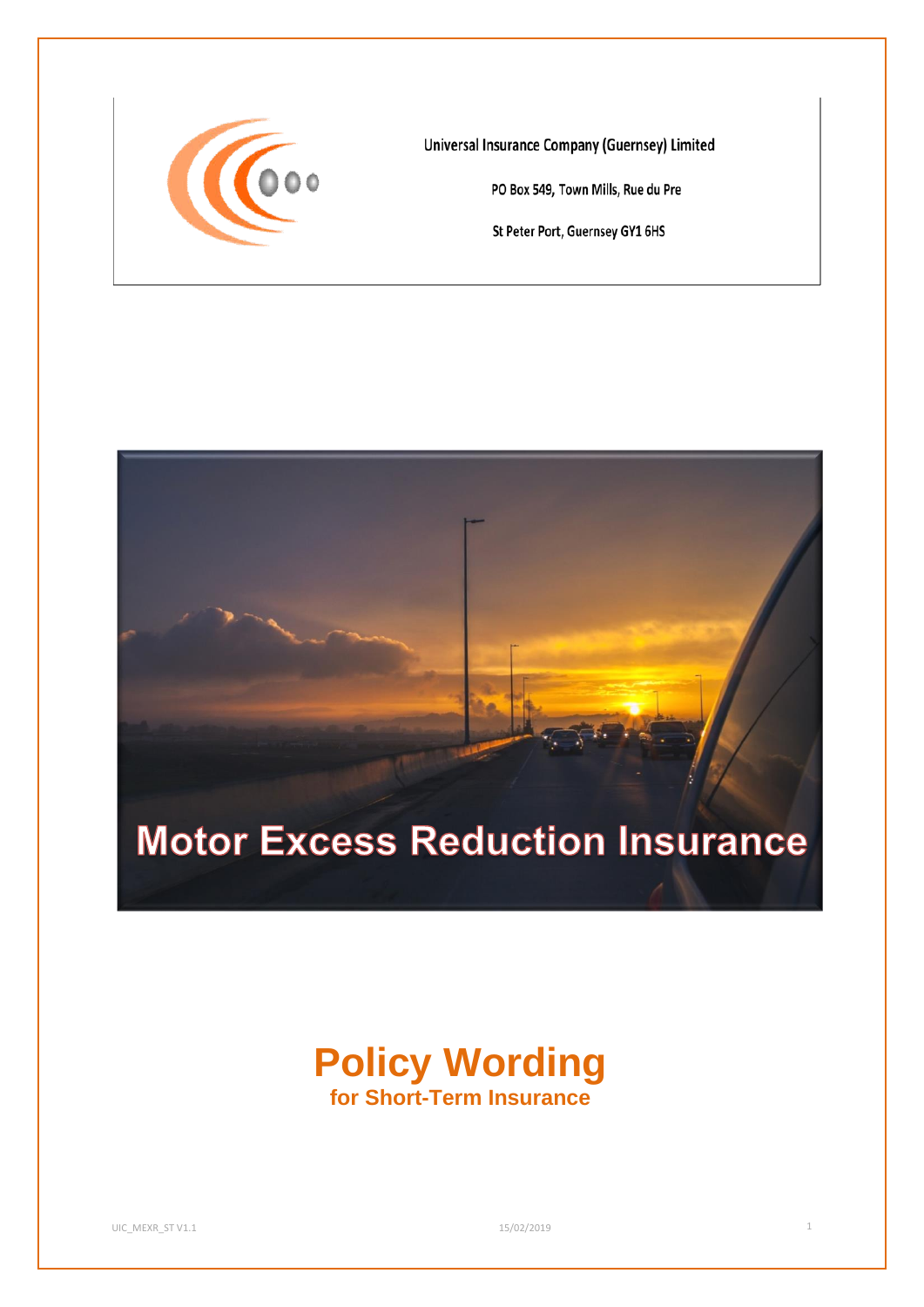

Thank *you* for choosing to purchase a motor excess reduction insurance *policy* from one of the Sky Insurance Services Group Ltd websites.

Subject to payment of the premium, *we* will pay *you* up to the *limit of indemnity* as selected by *you*, and shown on the *policy schedule*, on every *insured incident* occurring during the *period of insurance* for damage, fire, or theft to the *insured vehicle*, which *you* are unable to reclaim from a *third party*.

This cover will apply where *you* have either paid the *excess* under *your motor insurance policy* following damage to the *insured vehicle,* or where *your motor insurance company* have not dealt with the damage or loss to the *insured vehicle*, as the repair cost or vehicle value fall with-in the total *motor insurance policy excess* (providing the claim amount exceeds the standard *motor insurance policy excess* amount selected by *you*).

This *policy* document is evidence of a legally binding contract of insurance between *you* and *us*. *We* will indemnify the *insured person(s)* up to the *limit of indemnity* during the *period of insurance,* as stated on the *policy schedule,* subject to the terms, conditions, clauses and exclusions of this insurance *policy.*

The *policy schedule* tells *you* the effective date and time of cover together with the *limit of indemnity*. Words which appear in bold italics, have the meanings given to them in the *policy* definitions section of the *policy* wording. This wording clearly sets out the details of *your* insurance cover. Please read these carefully, and in particular the *policy schedule* to make sure it meets *your* needs.

Information and statements supplied by *you* have been relied upon by *us* when entering into this contract of insurance. This information and statements together with this *policy,* including the *policy schedule* must be read together as they constitute a legally binding contract of insurance between *you* and *us*.

Unless specifically agreed otherwise, this insurance shall be subject to Guernsey Law.

The terms and conditions of this *policy* and all other information concerning this insurance are communicated to *you* in the English language and *we* undertake to communicate in this language for the duration of the *policy*.

The Contracts (Rights of Third Parties) Act 1999 save for the rights granted to *insured person(s)* and the *insurer* under this contract, any person or company who is not party to this contract does not have any rights they can enforce under this contract by virtue of the Contracts (Rights of Third Parties) Act 1999 except those they have in law.

This insurance has been effected with Universal Insurance Company (Guernsey) Limited.

Universal Insurance Company (Guernsey) Limited is a company registered in the Bailiwick of Guernsey under the Companies (Guernsey) Law 2008 with Company Number 58416, and is regulated under the Insurance Business (Bailiwick of Guernsey) Law, 2002 with Guernsey Financial Services Commission reference number 2257613.

Registered Office Address: PO Box No: 549, Town Mills, Rue du Pre, St Peter Port, Guernsey, GY1 6HS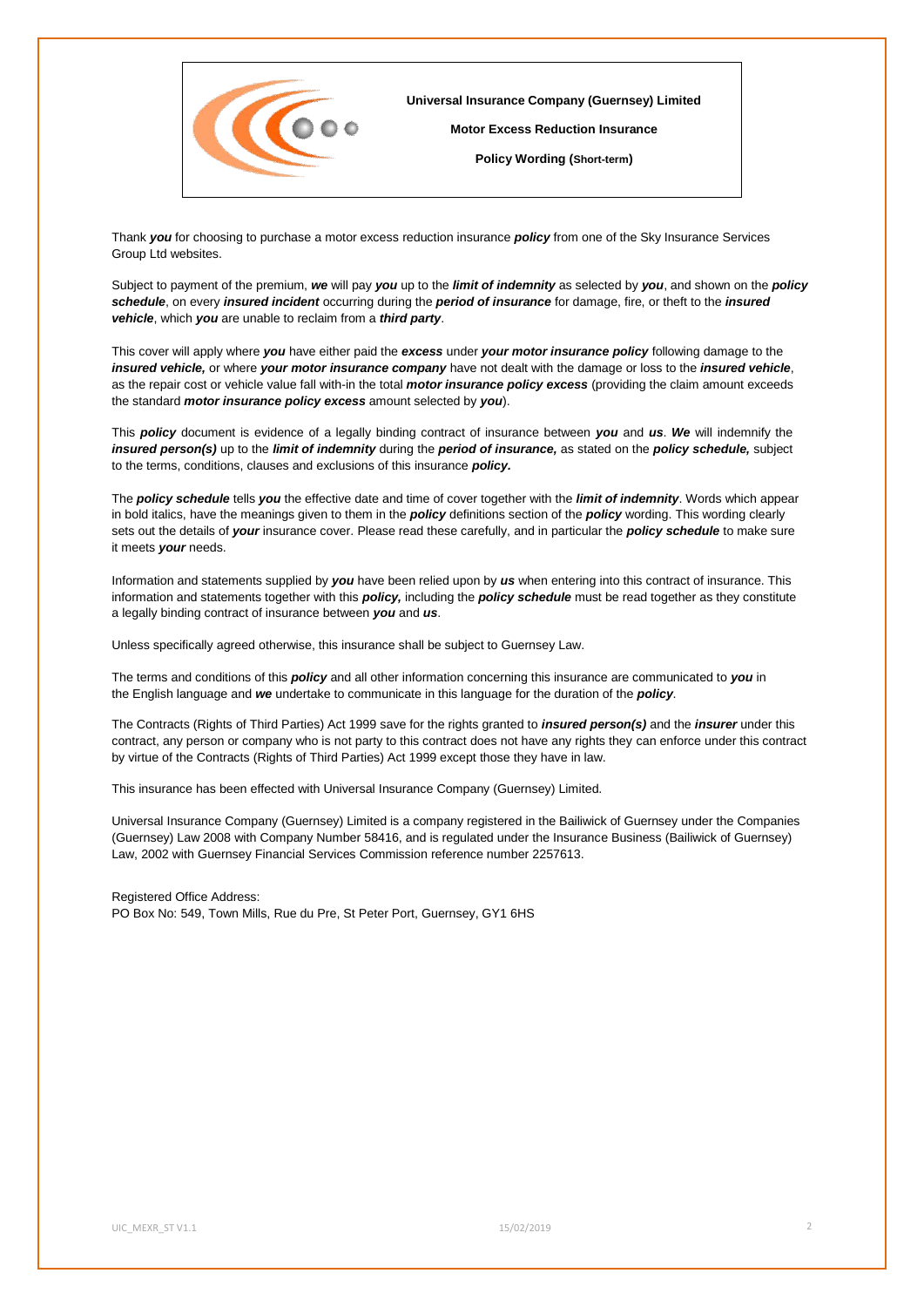## **Policy definitions**

Certain words and expressions used in this *policy* have a specific meaning. To help identify these *we* have printed them in bold italics throughout.

*Certificate of Motor Insurance –* the document issued by the *motor insurance company* headed *certificate of motor insurance*, which provides evidence for the *insured vehicle* of the existence of the *motor insurance policy* as required by law.

*Dual Insurance –* If there is any other insurance policy(s) in force which covers the same loss, damage or liability as this insurance, **we** will only pay **our** proportionate share of the claim.

*Excess –* the amount *you* must pay under the terms of *your* **motor insurance policy***,* for damage to, or the theft of, the *insured vehicle* following an *insured incident.*

*Insurance Intermediary* – the insurance broker, and any associated trading styles and websites, through whom *you* purchased this *policy*.

*Insured Incident(s) –* any accidental, malicious, fire, theft or attempted theft damage to the *insured vehicle* occurring in the *period of insurance*, for which *your motor insurance company* have agreed to indemnify *you* under their *motor insurance policy* even if they subsequently do not repair the damage or deal with the loss because the amount of the claim falls within the total *motor insurance policy excess*. .

**Insured Person(s)** – *you* and any named drivers on the *certificate of motor insurance* who hold a current valid UK, EU, EEA, Swiss or Commonwealth driving licence.

*Insured Vehicle* – the vehicle shown on the *certificate of motor insurance* and identified by the vehicle registration on the *policy schedule*.

**Insurer** - Universal Insurance Company (Guernsey) Limited.

*Limit of Indemnity –* The maximum amount as shown on the *policy schedule* (and is the amount choosen by *you*) that *we* will pay *you* for each valid claim under this insurance*.*

*Motor Insurance Company* – the authorised insurance company who provides motor insurance cover for the *insured vehicle* and the *period of insurance* as stated in the *policy schedule.*

*Motor Insurance Policy* – the policy of insurance issued by *the motor insurance company* that covers the *insured vehicle* for the *period of insurance*.

*Period of Insurance* – the period as shown on the *policy schedule* not exceeding the short-term *motor insurance policy* which was purchased at the same time, and for which *you* have paid, and *we* have agreed to accept a premium.

**Policy** – shall mean this Motor Excess Reduction Insurance policy.

*Policy Schedule* -- the document headed *policy schedule*, which gives details of the Policyholder, the *insurer*, the *policy* number, the registration number of the *insured vehicle*, the amount of the *limit of indemnity*.

*Territorial Limits* – means Great Britain, Northern Ireland, the Isle of Man, and the Channel Islands only.

*Third Party* -- the other person(s) and/or party(s) involved in the *insured incident*, excluding the *insured person(s)* as defined in the *policy schedule*.

*We / Us / Our –* shall mean Universal Insurance Company (Guernsey) Limited.

*You / Your / Policyholder –* shall mean the person(s) named on the *policy schedule* who has taken out and paid for this insurance.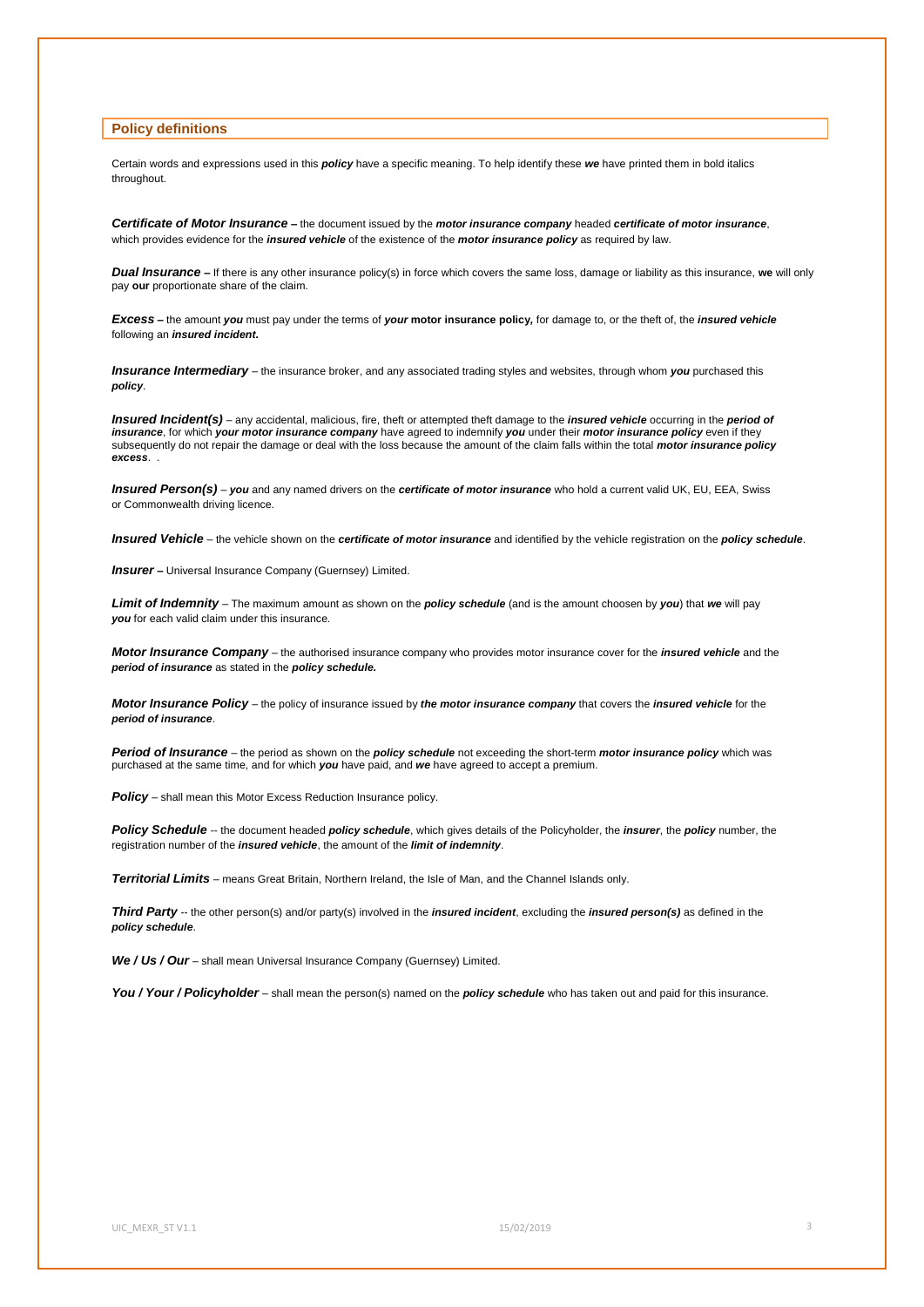## **1. What this Policy will cover**

This insurance *policy* will reimburse *you* up to the *limit of indemnity* if *you* are required to pay the *excess* under *your motor insurance policy* on the *insured vehicle* as a result of an *insured incident* providing *you* have suffered a financial loss and are unable to reclaim this from a *third party* within 6 months. The *motor insurance policy excess* is still payable by *you* and reimbursed by *us* after a successful claim has been submitted under this *policy*.

If *you* are involved in an *insured incident* and the damage or loss to the *insured vehicle* falls within the total *excess* under *your motor insurance policy* and the *motor insurance company* will not become involved in *your* claim, we will reimburse *you* up to the *limit of indemnity* for the amount of damage or loss over and above the *motor insurance policy excess* amount selected by *you* and subject to evidence of the costs.

This *policy* only applies to the standard *motor insurance policy excess* for the damage to the *insured vehicle* and does not cover windscreen or glass only damage, *third party* excess payments or any additional excess imposed by the *motor insurance company* due to the late reporting of the *insured incident*.

This policy will reimburse *you* up to the *limit of indemnity* for a successful claim where the *excess* on *your motor insurance* **policy** cannot be recovered from a *third party*. The circumstances are:

- **a)** an accident that is either *your* fault, or partially *your* fault; or
- **b)** an accident where the *third party* is unknown or cannot be traced; or
- **c)** an accident in which *you* believe *you* were not to blame, but have been unable to recover the *excess* under *your motor insurance policy* within 6 months of the date of the *insured incident*; or
- **d)** a fire claim to the *insured vehicle*; or
- **e)** the theft of the *insured vehicle* or damage caused by attempted theft; or
- **f)** damage caused to the *insured vehicle* by flooding; or
- **g)** damage caused to the *insured vehicle* maliciously by an unknown *third party*.

## **2. What this Policy does not cover (Exclusions)**

- **1.** A claim where *your motor insurance policy excess* has already been repaid, waived or recoverable, and therefore no financial loss will be suffered by *you*.
- **2.** An *insured incident*, which happened outside the *period of insurance* under this *policy*.
- **3.** Any claim submitted under this *policy* and acknowledged by *us* where *you* have not submitted any supporting evidence within 365 days of the *insured incident*.
- **4.** Any contribution or deduction from the settlement of *your* claim against *your motor insurance policy* other than the stated *motor insurance policy excess*, for which *you* have been made liable.
- **5.** Liability attaching as a result of an agreement or contract unless that liability would have existed otherwise.
- **6.** Declined or refused claims under the *motor insurance policy*.
- **7.** An *excess* under *your motor insurance policy* in respect of personal effects, accessories or audio/visual equipment (such as car phone, satellite navigation systems, CD or cassette player, radios etc.).
- **8.** An *insured incident* where the *insured vehicle* has been used as a Taxi (for hire or reward), the delivery of goods, parcels or food for payment, unless this has been declared to, and accepted by, *us*.
- **9.** An *insured incident* arising out of the use of an *insured vehicle* by the *insured person(s)* in connection with racing, rallies, trials or competitions of any kind.
- **10.** Mis-fueling excludes any claim in respect of any *motor insurance policy excess* relating to the use of the wrong fuel.
- **11.** Any claim for a *motor insurance policy excess* that relates solely to glass, windscreen or sunroof damage or breakage. **12.** Any claim under *your motor insurance policy* which was as a result of attempted theft, theft or malicious damage to the
- *insured vehicle* and has not been reported to the Police. **13.** Any claim due to a deliberate non-disclosure or criminal act, which is found to *our* satisfaction to be of a fraudulent or false nature. *You* will be held responsible for any costs paid or due where this happens.
- **14.** A claim under *your motor insurance policy* that arises from the *insured person(s)* unlawful use of drink or drugs.
- **15.** Any claim caused directly or indirectly by or arising from any of the following, regardless of any other contributory cause or
- event;
	- (i) War, invasion, acts of foreign enemies, hostilities or warlike operations (whether war be declared or not), civil war, rebellion, revolution, insurrection, civil commotion assuming the proportions of or amounting to an uprising, military or usurped power;
	- (ii) Any action taken in controlling, preventing, suppressing or in any way relating to (i) above except as is necessary to meet the requirements of the Road Traffic Acts.
	- (iii) Ionising radiation or radioactive contamination from nuclear fuel or waste; or
	- (iv) The radioactive, toxic, explosive or other dangerous properties of nuclear equipment or its nuclear parts.
- **16.** Non-fault *insured incidents* where the *motor insurance policy excess* is recoverable from a *third party*, unless such recovery has not occurred within 6 months of the date of the *insured incident* and is extremely unlikely to be repaid.

# **3. Midterm Adjustments**

Due to the short-term nature and administration costs of this insurance no changes to the *policy* are permitted. *You* must ensure that all information provided is correct and *you* understand the cover contained in this *policy* before purchase.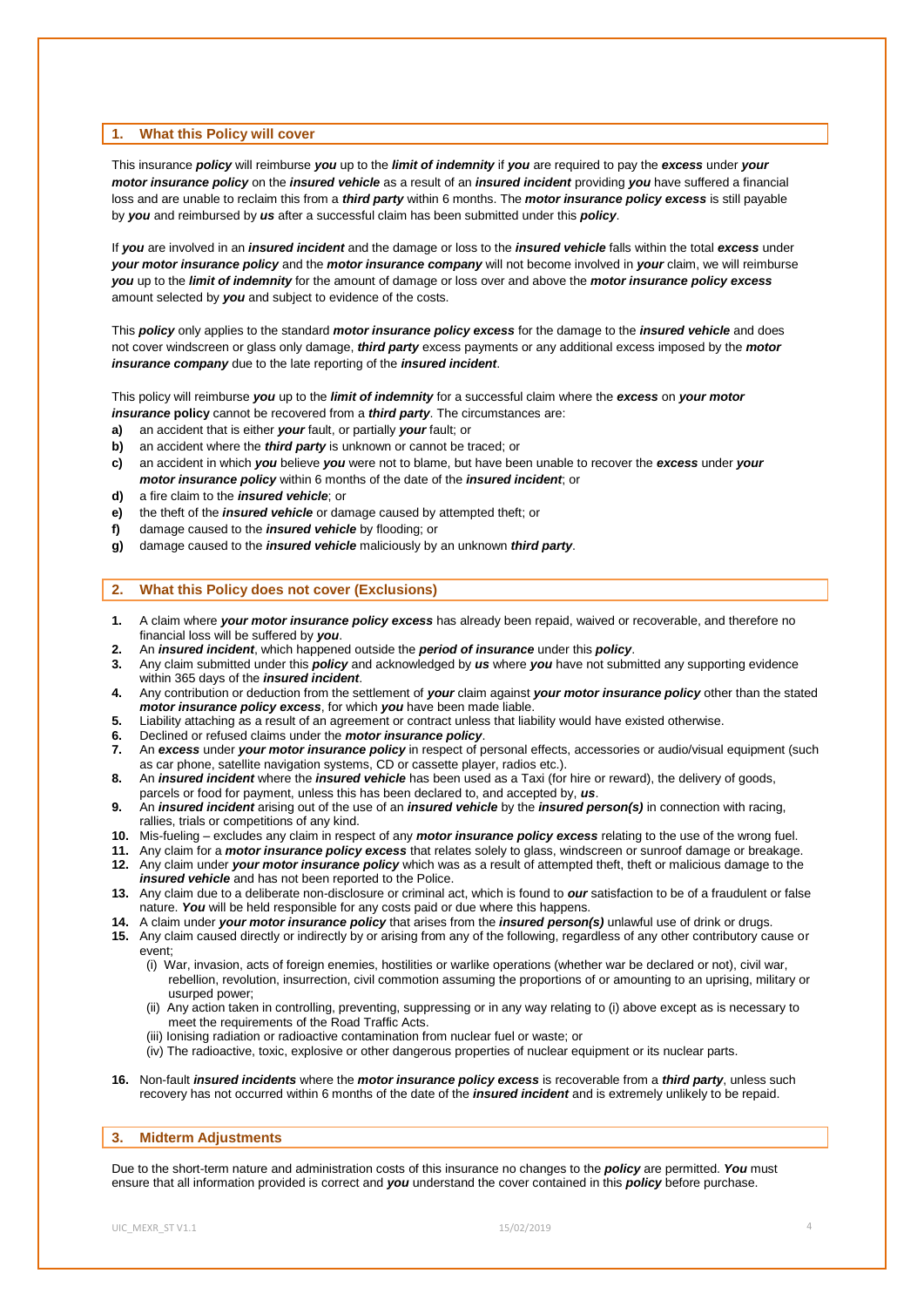## **4. Cancellation**

## **Valid Motor Insurance Policy**

This *policy* is only effective whilst *you* have a valid *motor insurance policy* on the *insured vehicle* with *your insurance intermediary*. Where *you* or *your motor insurance company* cancel the *motor insurance policy*, this *policy* will also be cancelled from the same date. However, there will be no return premium due to the short-term nature of this *policy*.

## **Cooling-off Period**

(a) *Policy* period not exceeding 28 days.

There is no 'cooling-off' period for policies of 28 days or less.

(b) *Policy* period of 29 days or more

*You* are entitled to cancel this *policy* by notifying *your insurance intermediary* where *you* purchased this *policy* or email *us* at [cancellation@universalig.com](mailto:cancellation@universalig.com) within 14 days from the date *you* receive this *policy*. If cancellation is before the start of the *period of insurance* then a full refund will be made. If cancellation is requested after the *period of insurance* has begun then a return of premium will be calculated on a pro-rata basis for the number of days cover not used, providing there has been no claim submitted to *us*. An administration fee of £20.00 will apply.

#### **Cancellation by You**

*You* may cancel the *policy* at any time. *You* must notify **us** of this in writing to the address shown on the documentation provided to *you*, or by email to [cancellation@universalig.com.](mailto:cancellation@universalig.com) Cancellation will only take effect from the date *we* receive *your* instructions. There is no cancellation refund due to the short-term nature of the contract and associated administration costs.

#### **Cancellation by Us**

*We* may cancel the *policy* where there is a valid reason for doing so which may include but is not limited to, if *we* suspect fraud, chargeback of the premium paid, *you* are not complying with the terms and conditions of the *policy* or if *you* use threatening or abusive behavior towards *our* staff, or those of the *insurance intermediary*. Notification of the cancellation will be sent to the email address used when purchasing this *policy* and will be with immediate effect. *We* will refund any remaining premium for the unused days of cover on a pro-rata basis, to *your insurance intermediary* for processing on the debit or credit card used to make the purchase of this *policy*.

## **5. General Conditions**

The following conditions must be complied with by *you, for you* to have the full protection of *your policy*.

- **1.***You* must be insured under a valid *motor insurance policy* for the duration of this *policy*.
- **2.***You* must be the policyholder as stated in the *policy schedule* and also named on the *certificate of motorinsurance*.
- **3.**Any claim to be made on this *policy* must be notified to *us* as soon as reasonably possible following the *insured incident*, and the required documentation to complete the claim application must be submitted within 90 days of payment by *you* of the *excess*, or the deduction of the *excess* from a settlement made to *you* by *your motor insurance company*.
- **4.** If *you* make a claim which is at all false or fraudulent or support a claim with any false or fraudulent statement or documents, this *policy* will be cancelled with immediate effect and *you* will lose all benefits and the premium *you* have paid for this *policy*.
- **5.***We* will be entitled to take over and conduct at *our* expense in *your* name, legal proceedings to recover for *our* own benefit any payments made under this *policy*. *You* must give *us* all the help and information *we* may need.
- **6.** If at the time of any *insured incident,* there is any **dual insurance**, which provides cover for the loss, or any part of it, *we* will only be responsible for the amount not recoverable under that insurance.
- **7.***You* must have taken all reasonable steps to protect the *insured vehicle* against loss or additional exposure to loss.
- **8.**The insurance described in this insurance document will only apply if the person claiming has observed all the terms and conditions that apply.

# **6. How to make a claim**

If *you* wish to make a claim under this *policy* due to an *insured incident* on the *insured vehicle*, *you* should immediately email *us* a[t claims@universalig.com](mailto:claims@universalig.com) or report it to *your insurance intermediary* where *you* purchased this *policy*.

Please provide *us* with the full details of the *insured incident*, and to consider *your* claim, *we* will require the following supporting documentation:

- (i). A copy of *your excess* receipt from the repairers; or
- (ii). A copy of the final settlement letter from the *motor insurance company* showing any *excess* deducted; or
- (iii). Details of the repair costs if they fall within the total amount of the *excess* under *your motor insurance policy*.

*You* will also need to provide *your* bank account details to enable *us* to reimburse *you* on a valid claim.

Please remember to provide all of the information and documentation that has been requested as failure to do so may result in a claim being delayed or not being paid.

## **Fraudulent claims**

*We* will not pay for any loss, damage or liability if *you* or any other person covered by this *policy* or anyone acting for *you*  makes a claim that is fraudulent or exaggerated in any way, makes a false statement or provides false or stolen documents to support a claim. In such circumstances *we* will cancel this insurance contract without refunding any premium and will seek to recover any costs that *we* have incurred from *you.*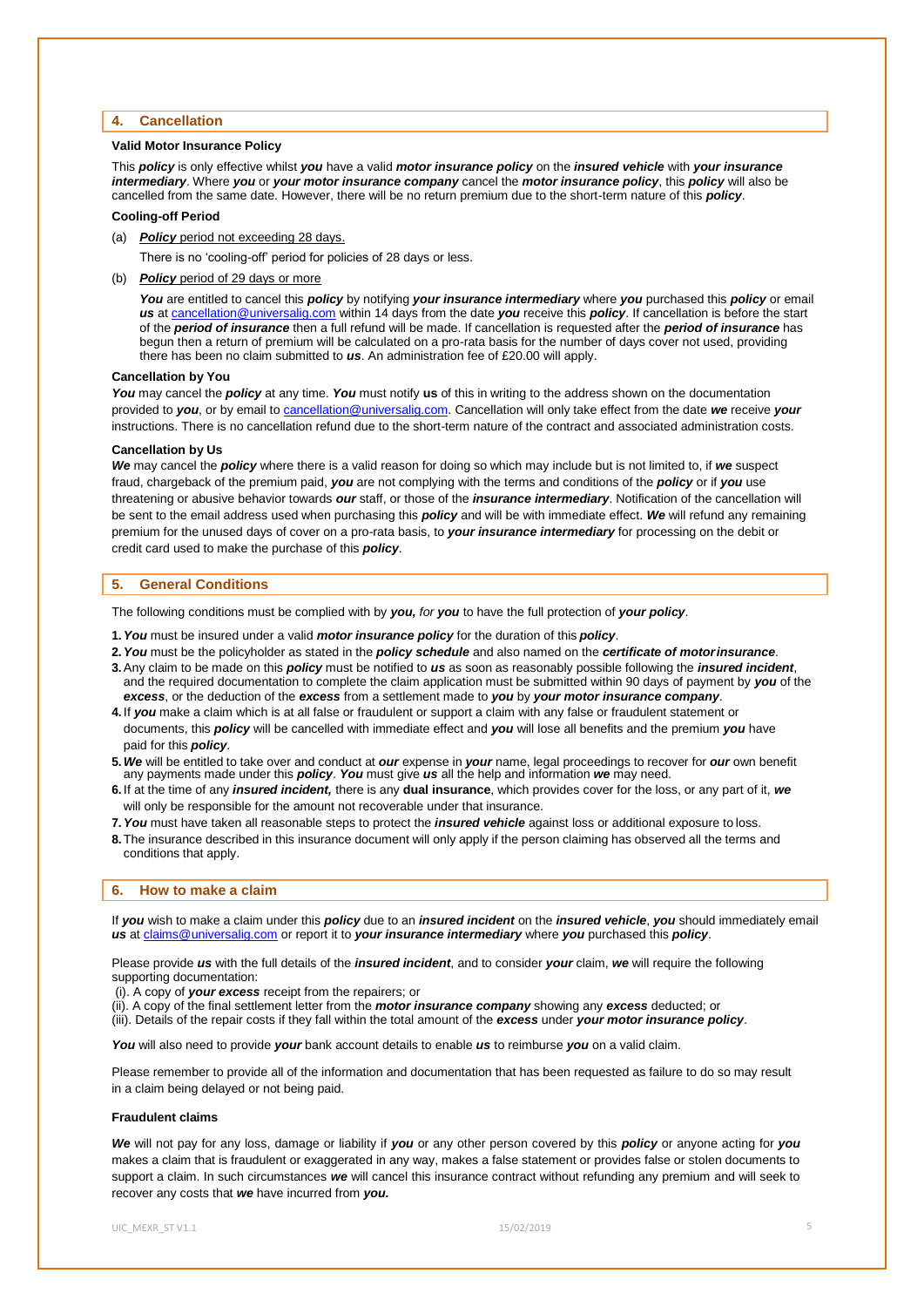# **7. Use of personal information (Privacy Policy)**

*We* are committed to maintaining the accuracy, confidentiality and security of *your* personal information. This Privacy Policy describes the personal information that *we* collect from *you* or about *you* and how *we* use it and to whom *we* disclose this information.

As a business regulated by the Guernsey Financial Services Commission, *we* may on occasion need to process *your* data to comply with the regulatory requirements or fulfil the obligations of a contract *we* have entered with *you*.

#### **What is personal information?**

For the purposes of this Privacy Policy, personal information is any information about an identifiable individual, other than the person's business title or business contact information when used or disclosed for the purpose of business communications. Personal information does not include anonymous or non-identifiable information (i.e. information that cannot be associated with or tracked back to a specific individual).

Personal Information *we* collect, process, hold and share includes:

- Name
- Residential address
- Contact details
- Date of birth
- Proof of identity
- Background check data
- Bank details
- Occupation
- Marital status
- Special categories of data including medical and criminal information.

#### **Why** *we* **collect and use this information**

- Establishing and maintaining communications with *you*
- Providing our contracted services to **you** in arranging insurance cover and handling claims
- Collecting, forwarding and refunding of premiums
- Processing transactions through service providers
- Complying with any requirement of Law, Regulation or reporting to a Regulatory or Tax authority
- Undertaking anti-fraud, sanction, anti-money laundering and the countering of the financing of terrorism and other checks to protect against fraud, suspicious or other illegal activities.

In the future, if *we* intend to process *your* personal data for a purpose other than that which it was collected, *we* will request *your* consent where necessary and provide *you* with information on that purpose and any other relevant information.

### **The lawful basis on which** *we* **process this information**

The Company processes *your* personal data in order to comply with its legal obligations. Any special category data processed is also in order to comply with a legal or contractual obligation and in order to process any insurance claim.

#### **Collecting this information**

Much of the information *we* hold will have been provided by *your insurance intermediary* as part of their contract with *us*. When processing a claim, *we* may also obtain information directly from *you*. *We* do not use automated decision making (including profiling) in any circumstances.

### **Storing this information**

*We* hold *your* personal data both in hard copy files and on IT systems. The information will be stored until the expiration of a period of six years after the termination of *our* relationship with the scheme which *you* have been a member of.

*We* take the security of *your* data seriously. *We* have internal policies and controls in place to ensure that *your* data is not lost, accidentally destroyed, misused or disclosed, and is not accessed except by *our* employees in the proper performance of their duties.

#### **Who** *we* **share this information with**

Personal data may be shared with *our* senior management and employees of *our* Insurance Manager, Robus Risk Services (Guernsey) Limited, a company regulated by the Guernsey Financial Services Commission. Information may also be shared with the Company's auditors and parties that provide certain information technology and data processing services to *us* so that *we* may operate *our* business.

In limited and necessary circumstances, *your* information may be transferred outside of the European Union, or countries not appearing on the Adequacy list, or to an international organisation, to comply with *our* legal or contractual requirements. Those transfers would always be made in compliance with relevant data protection legislation and *we* would ensure that appropriate safeguards to protect *your* personal data were put in place.